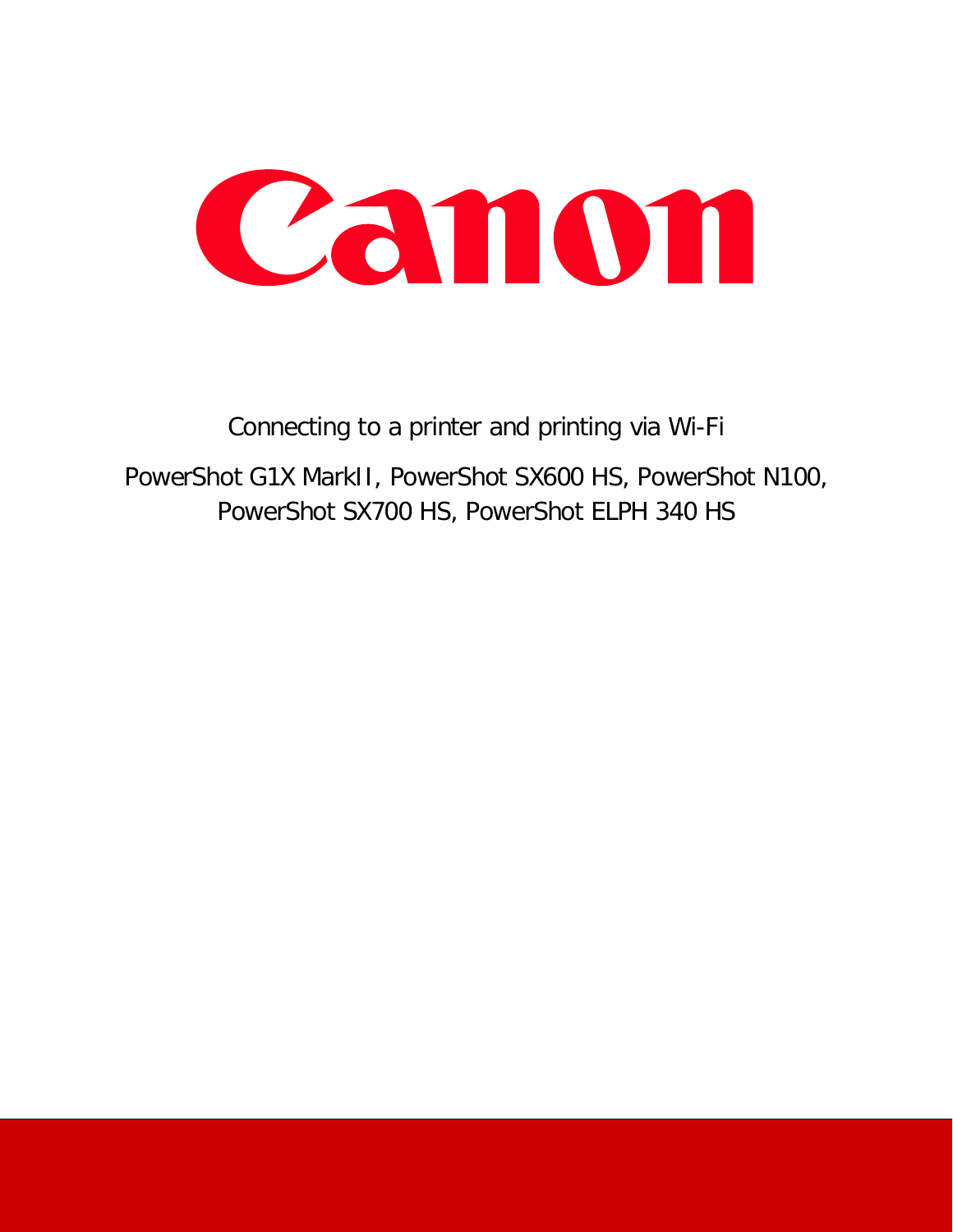You can connect your camera to a printer and print using Wi-Fi.

When establishing a wireless connection with a printer, you can either use the camera as an access point (Camera Access Point Mode) or use another access point.

IMPORTANT

- This camera requires a PrintBridge-compatible printer (supporting DPS over IP) for printing via Wi-Fi.
- The position and shape of the operation buttons, screens displayed, and setting items may differ according to the model you use.

**NOTE** 

• Follow these instructions when using the camera as an access point.

To connect using another access point, please refer to **Sending images to a computer (Wi-Fi function)**

Connecting your camera and printer via Wi-Fi

Register the printer you want to connect to using Wi-Fi.

- 1. Press the <Playback> ( $\Box$ ) button to turn the camera on.
- 2. Press the  $[$ <sup>(( $\uparrow$ )</sup>) button.



## **NOTE**

When making the settings for a wireless LAN for the first time, a screen will appear for you to register a nickname for the camera.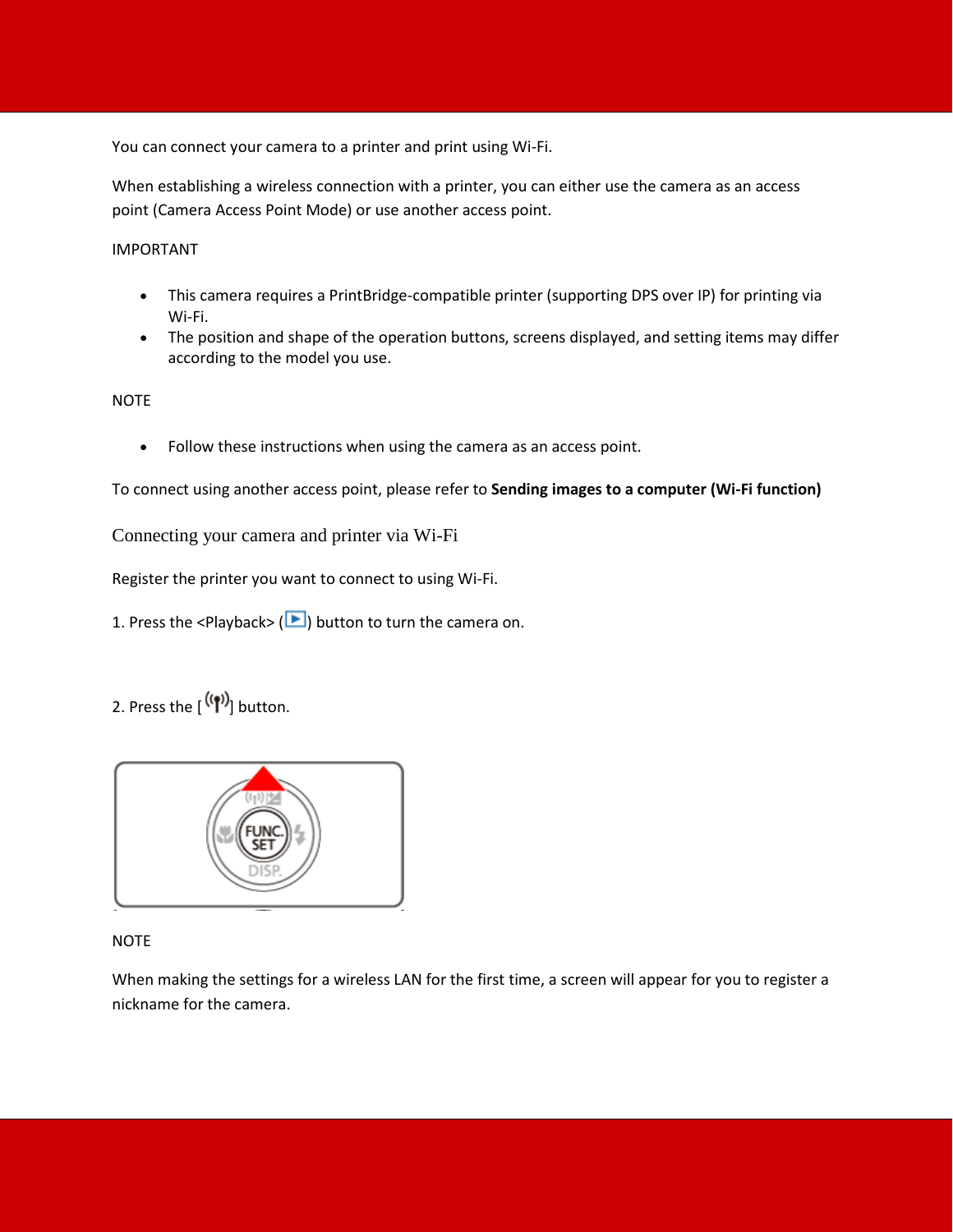This nickname will be displayed on the screen of target devices when connecting to other devices via wireless LAN.

| <b>Change Device Nickname</b>    |  |
|----------------------------------|--|
| Enter a nickname for this camera |  |
|                                  |  |
| <b>MENUS</b>                     |  |

• Press the <FUNC./SET> ( $\bigcirc$ ) button to access the keyboard, and use it to enter a nickname for the camera.

3. Press the  $\langle \blacktriangle \rangle \langle \blacktriangledown \rangle \langle \blacktriangle \rangle$  buttons, to choose [ $\Box$ ], and then press the <FUNC./SET> $\binom{[m]}{[m]}$ button.



4. Press the <<>  $\blacktriangleright$  > > > buttons to choose [Add a Device], and then press the <FUNC./SET> ( $\binom{m}{k}$ ) button.

|  | Select a Device |      |
|--|-----------------|------|
|  | Add a Device    |      |
|  | Edit a Device   |      |
|  |                 |      |
|  |                 |      |
|  |                 |      |
|  |                 | MENU |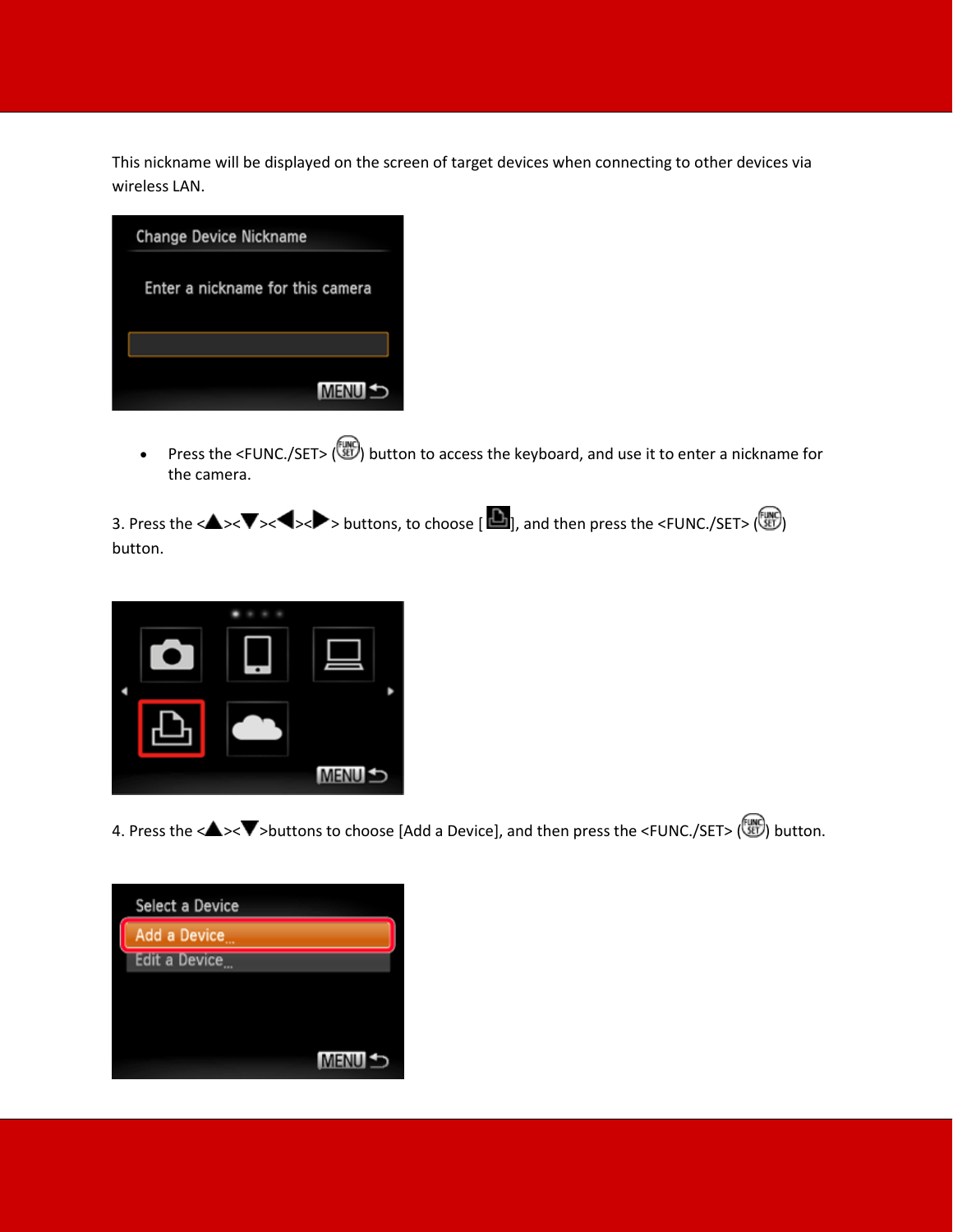- Once a printer is added, the printer name will be displayed on the screen in step 4. To connect to a printer again, simply choose the printer name from the list.
- Once you have connected to devices via Wi-Fi, recent destinations willbe listed first when you access the Wi-Fi menu by pressing the  $\langle \blacktriangle \rangle$ button. You can easily connect again by pressing the  $\langle \blacktriangle \rangle$  > buttons to choose the device name. To add a new device, display the device selection screen by pressing the  $\langle \blacklozenge, \blacktriangleright \rangle$  buttons, and then configure the setting. If you prefer not to display recent target devices, press the  $\langle \text{MENU} \rangle$  button, and on the  $\langle \text{M} \rangle$  tab, choose [Wi-Fi Settings] > [Target History] > [Off].
- 5. Choose the displayed SSID (network name) from the printer's Wi-Fi setting menu.

| Waiting to connect                                     |                       |  |  |  |
|--------------------------------------------------------|-----------------------|--|--|--|
| Connect target device to the<br>displayed access point |                       |  |  |  |
|                                                        |                       |  |  |  |
| Cancel                                                 | <b>Switch Network</b> |  |  |  |

6. Once the printer is ready for the connection, the printers name will be displayed on the camera.

Press the <FUNC./SET> ( ) button.

• The printer is added and the printing screen appears.

| Select a Device |                   |
|-----------------|-------------------|
| Refresh         |                   |
|                 |                   |
|                 |                   |
| Search complete |                   |
|                 | MENU <sup>1</sup> |

## NOTE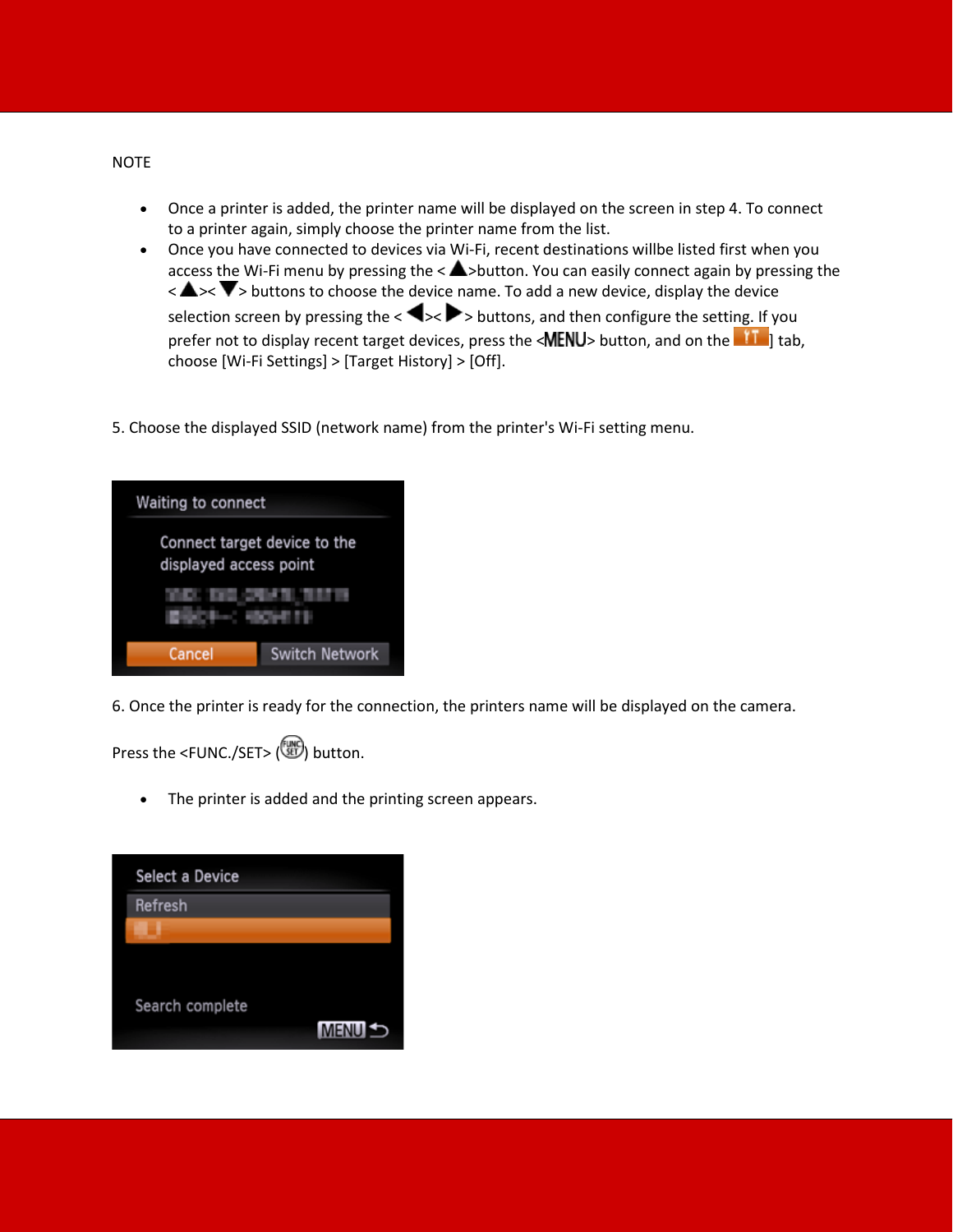## Printing Images

7. Press the  $\langle \blacklozenge \rangle$  > buttons to choose an image.

8. After pressing the <FUNC./SET> ( $\bigcirc$ ) button, press the < $\blacktriangle$ >< $\blacktriangledown$ > buttons to choose [ $\bigcirc$ ] and press the <FUNC./SET> (( $\bigcirc$ ) button again to access the print screen.



9. The screen for specifying the print settings appears.



 $\Phi$ Press the < $\blacktriangleright$  > buttons to choose the number of prints.

If you want to print the shooting date, press the  $2$  <  $\blacktriangleright$  > buttons to set the date.

Then, choose 3 [Paper Settings].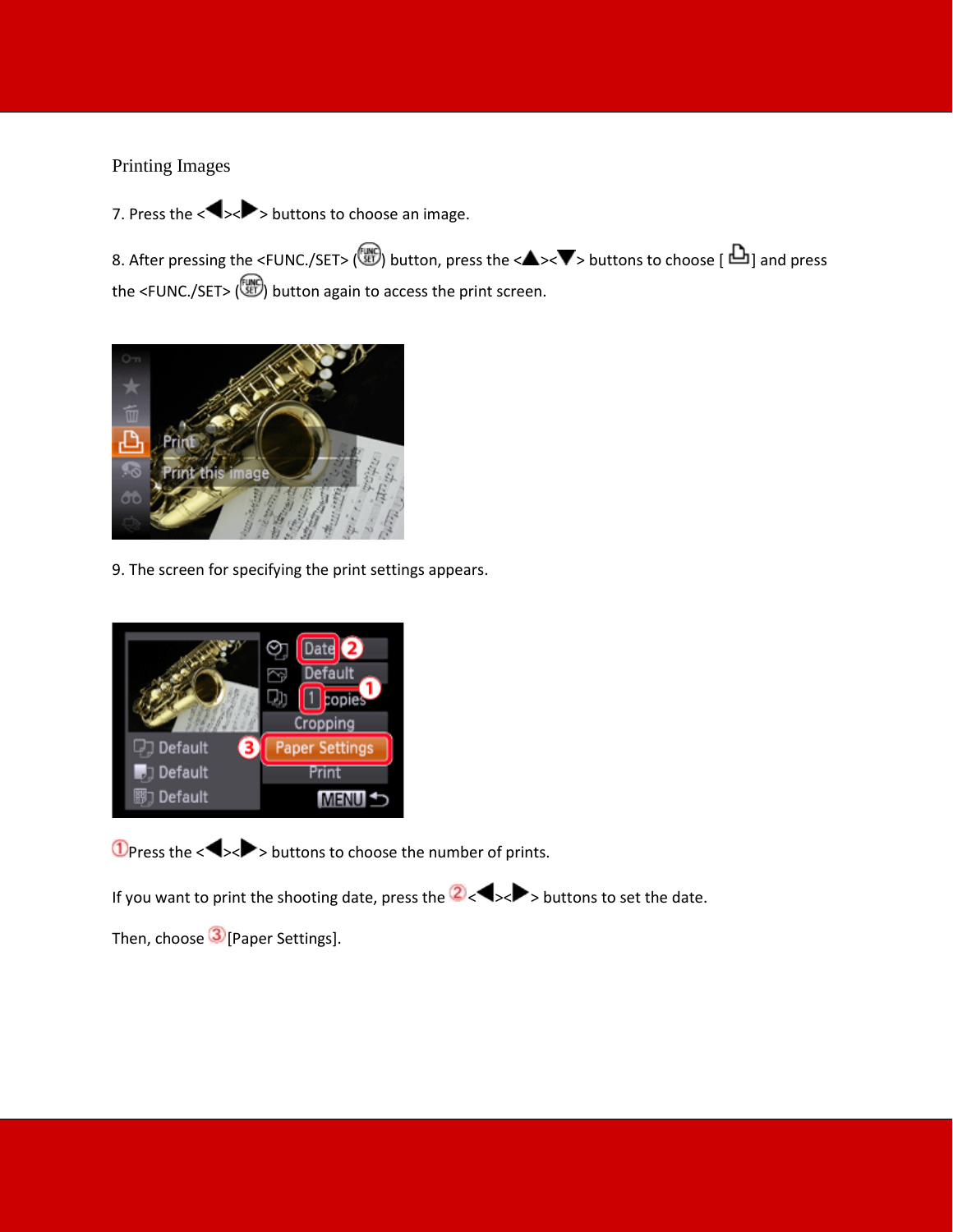10. The screen for setting the paper size appears.



**1** Press the < $\blacktriangle$ >< $\blacktriangledown$  buttons to choose the paper size, and then press the  $\blacktriangle$  <FUNC./SET> ( $\binom{10}{10}$ ) button.

([9x13cm] has been selected in the example image above.)

11. The screen for setting the paper type appears.



**1** Press the < $\blacktriangle$ >< $\blacktriangledown$  buttons to choose the paper type, and then press the  $\blacktriangle$  <FUNC./SET> ( $\binom{m}{2}$ ) button.

([Photo] has been selected in the example image above.)